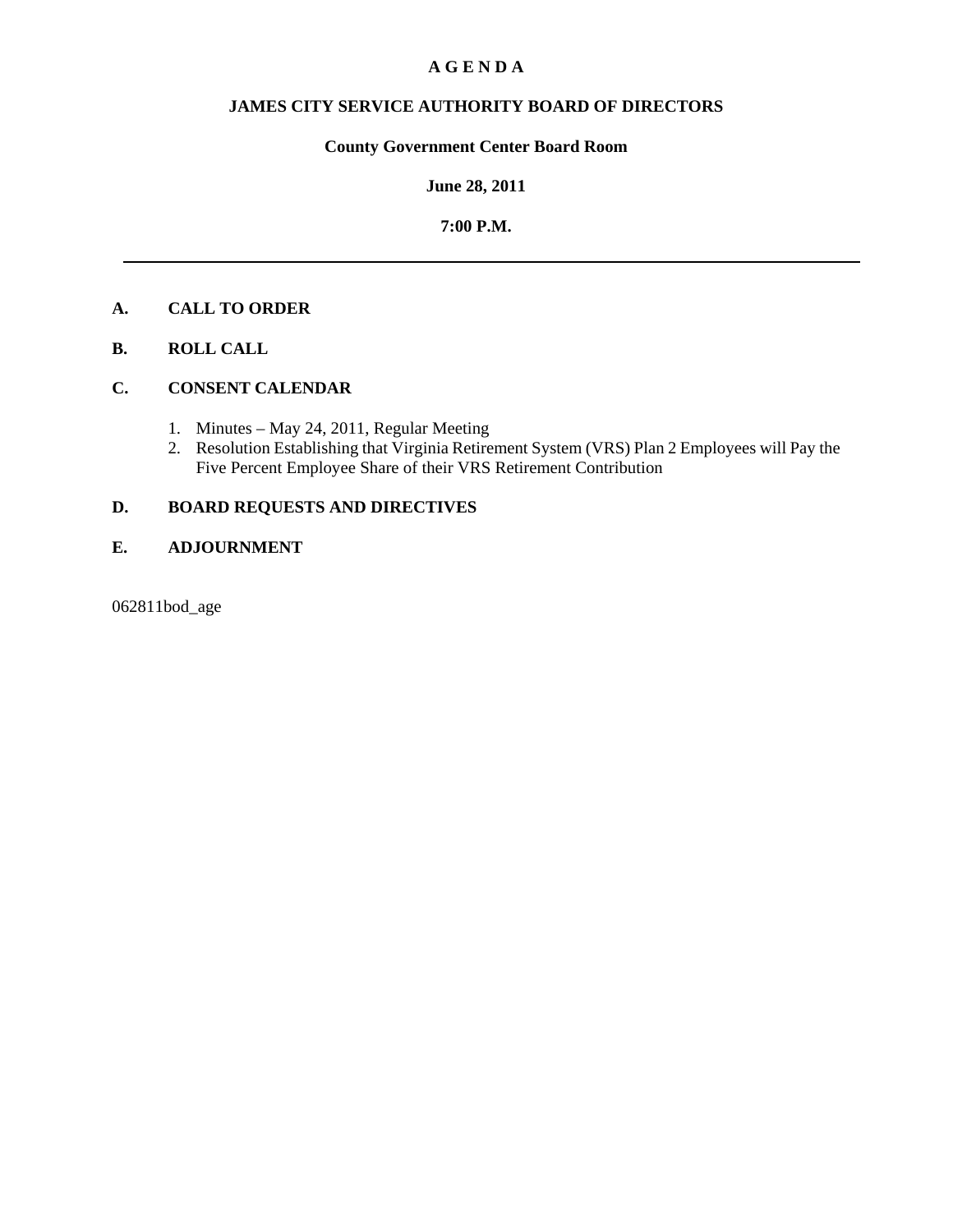# **AT A REGULAR MEETING OF THE BOARD OF DIRECTORS OF THE JAMES CITY SERVICE AUTHORITY, JAMES CITY COUNTY, VIRGINIA, HELD ON THE 24TH DA Y OF MAY 2011, AT 7:00 P.M. IN THE COUNTY GOVERNMENT CENTER BOARD ROOM, 101 MOUNTS BAY ROAD, JAMES CITY COUNTY, VIRGINIA.**

## **A. ROLLCALL**

James G. Kennedy, Chairman James O. Icenhour, Jr., Vice Chairman Mary K. Jones Bruce C. Goodson John J. McGlennon

Robert C. Middaugh, Secretary Leo P. Rogers, County Attorney Larry M. Foster, General Manager

## **C. CONSENT CALENDAR**

Mr. Goodson made a motion to adopt the item on the Consent Calendar.

The motion passed by a unanimous voice vote.

l. Minutes - April 26, 2011, Regular Meeting

### **D. PUBLIC HEARING**

I. Abandonment of James City Service Authority (JCSA) Urban Easement at 5206 Monticello A venue

Mr. Foster stated that the public hearing has been advertised for an abandonment of an easement at 5206 Monticello Avenue. He stated that Williamsburg Developers has taken responsibility for relocating the waterline. He stated that the new waterline has been installed but has not yet been accepted by the James City Service Authority (JCSA).

Mr. Foster recommended adoption of the resolution abandoning the easement.

Mr. Icenhour asked if the fire hydrant would be relocated.

Mr. Foster stated that it was relocated to an acceptable location.

Mr. Goodson asked if a new action would be required for a new easement at the site.

- Mr. Foster stated that was correct.
- Mr. Kennedy opened the Public Hearing.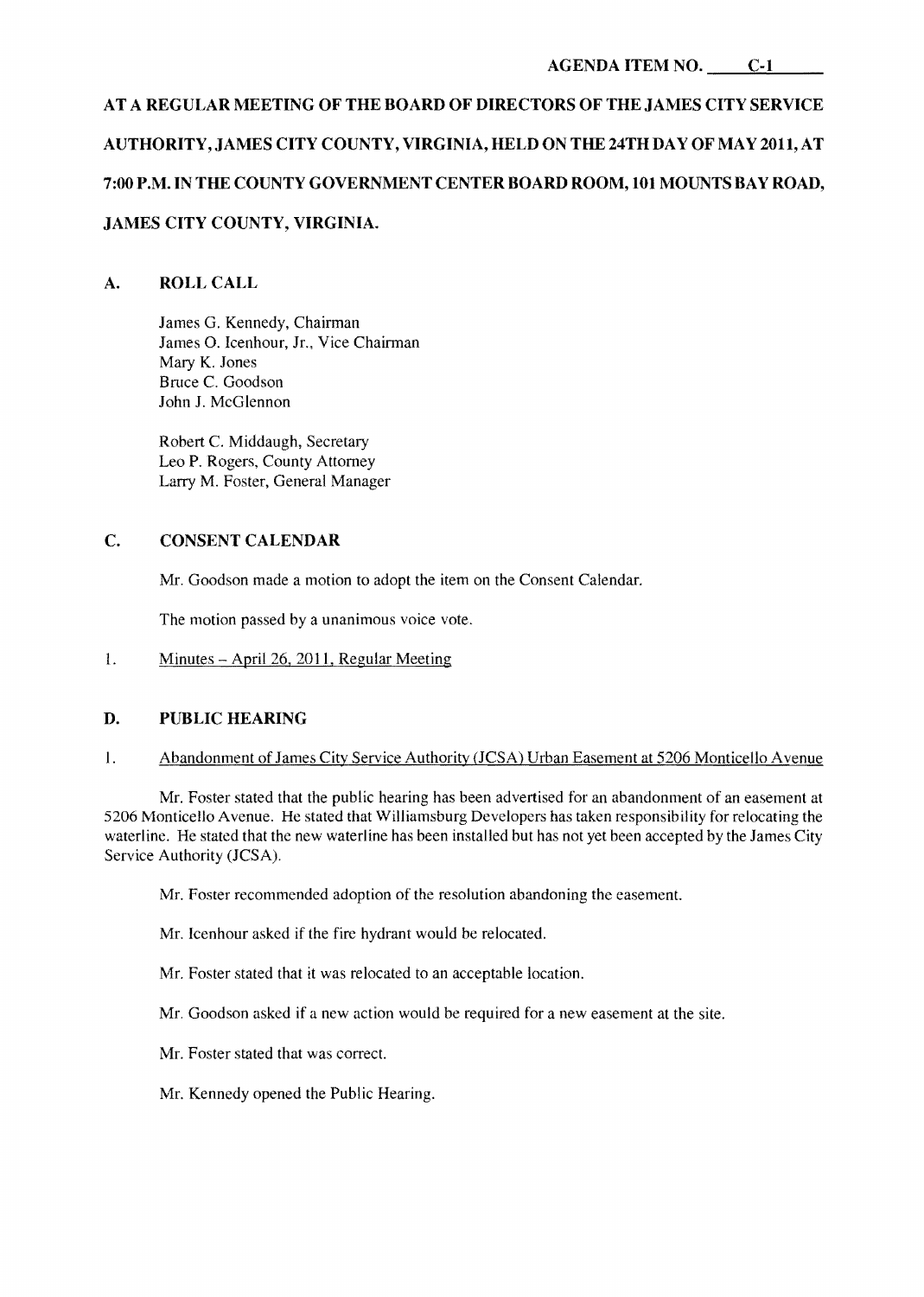As no one wished to speak to this matter, Mr. Kennedy closed the Public Hearing.

Mr. Goodson made a motion to adopt the resolution.

On a roll call vote, the vote was: AYE: Goodson, McGlennon, Icenhour, Jones, Kennedy (5). NAY: (0).

### RESOLUTION

### ABANDONMENT OF JAMES CITY SERVICE AUTHORITY (JCSA)

### URBAN EASEMENT AT 5206 MONTICEILO AVENUE

- WHEREAS, Williamsburg Developers, LLC has requested that the James City Service Authority (JCSA) extinguish a JCSA easement located on James City County Real Estate Tax Map Parcel No. 393040005 to allow for the expansion of an existing building at 5206 Monticello A venue; and
- WHEREAS, the JCSA has determined that the waterline within the easement can be relocated without interfering with service to its customers and Williamsburg Developers, LLC has agreed to pay all costs associated with relocating the waterline...
- NOW, THEREFORE, BE IT RESOLVED that the Board of Directors of the James City Service Authority, James City County, Virginia, having conducted the required public hearing to receive comment on the requested easement extinguishment, hereby authorizes the General Manager to sign the appropriate documents to extinguish the easement area needed to allow for the expansion of the building located at 5206 Monticello Avenue and generally shown on design plans prepared by Balzer and Associates dated December 13,2010.

### E. **BOARD** REQUESTS AND DIRECTIVES - None

#### F. ADJOURNMENT

Mr. McGlennon made a motion to adjourn.

The motion passed by a unanimous voice vote.

At 7:20 p.m. Mr. Kennedy adjourned the Board of Directors.

Robert C. Middaugh

Secretary to the Board

052211bod min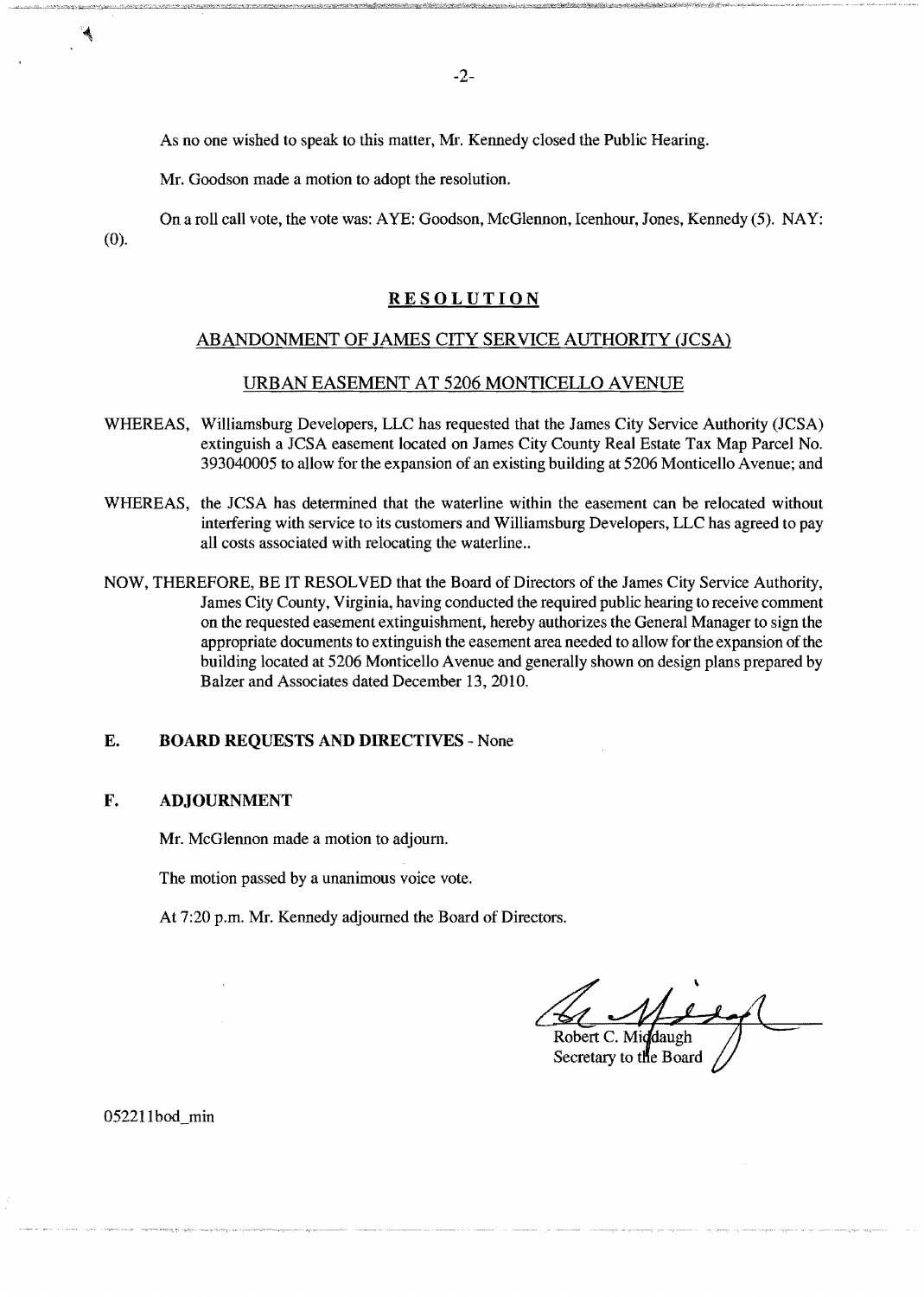# **AT A REGULAR MEETING OF THE BOARD OF DIRECTORS OF THE JAMES CITY SERVICE AUTHORITY, JAMES CITY COUNTY, VIRGINIA, HELD ON THE 24TH DAY OF MAY 2011, AT 7:00 P.M. IN THE COUNTY GOVERNMENT CENTER BOARD ROOM, 101 MOUNTS BAY ROAD, JAMES CITY COUNTY, VIRGINIA.**

## **A. ROLL CALL**

James G. Kennedy, Chairman James O. Icenhour, Jr., Vice Chairman Mary K. Jones Bruce C. Goodson John J. McGlennon

Robert C. Middaugh, Secretary Leo P. Rogers, County Attorney Larry M. Foster, General Manager

### **C. CONSENT CALENDAR**

Mr. Goodson made a motion to adopt the item on the Consent Calendar.

The motion passed by a unanimous voice vote.

1. Minutes – April 26, 2011, Regular Meeting

### **D. PUBLIC HEARING**

#### 1. Abandonment of James City Service Authority (JCSA) Urban Easement at 5206 Monticello Avenue

Mr. Foster stated that the public hearing has been advertised for an abandonment of an easement at 5206 Monticello Avenue. He stated that Williamsburg Developers has taken responsibility for relocating the waterline. He stated that the new waterline has been installed but has not yet been accepted by the James City Service Authority (JCSA).

Mr. Foster recommended adoption of the resolution abandoning the easement.

Mr. Icenhour asked if the fire hydrant would be relocated.

Mr. Foster stated that it was relocated to an acceptable location.

- Mr. Goodson asked if a new action would be required for a new easement at the site.
- Mr. Foster stated that was correct.
- Mr. Kennedy opened the Public Hearing.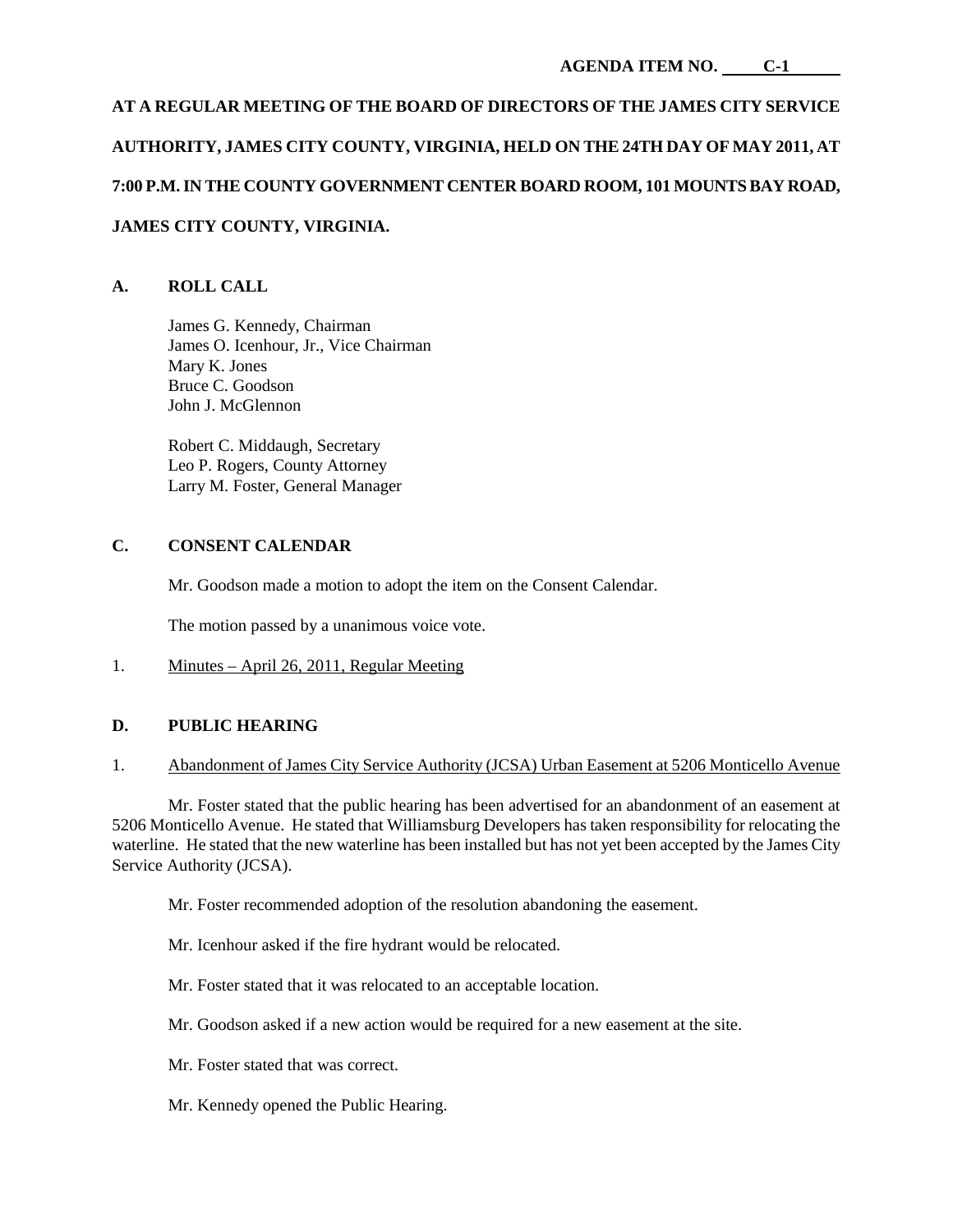As no one wished to speak to this matter, Mr. Kennedy closed the Public Hearing.

Mr. Goodson made a motion to adopt the resolution.

On a roll call vote, the vote was: AYE: Goodson, McGlennon, Icenhour, Jones, Kennedy (5). NAY: (0).

## **R E S O L U T I O N**

## ABANDONMENT OF JAMES CITY SERVICE AUTHORITY (JCSA)

## URBAN EASEMENT AT 5206 MONTICELLO AVENUE

- WHEREAS, Williamsburg Developers, LLC has requested that the James City Service Authority (JCSA) extinguish a JCSA easement located on James City County Real Estate Tax Map Parcel No. 393040005 to allow for the expansion of an existing building at 5206 Monticello Avenue; and
- WHEREAS, the JCSA has determined that the waterline within the easement can be relocated without interfering with service to its customers and Williamsburg Developers, LLC has agreed to pay all costs associated with relocating the waterline..
- NOW, THEREFORE, BE IT RESOLVED that the Board of Directors of the James City Service Authority, James City County, Virginia, having conducted the required public hearing to receive comment on the requested easement extinguishment, hereby authorizes the General Manager to sign the appropriate documents to extinguish the easement area needed to allow for the expansion of the building located at 5206 Monticello Avenue and generally shown on design plans prepared by Balzer and Associates dated December 13, 2010.

## **E. BOARD REQUESTS AND DIRECTIVES** - None

## **F. ADJOURNMENT**

Mr. McGlennon made a motion to adjourn.

The motion passed by a unanimous voice vote.

At 7:20 p.m. Mr. Kennedy adjourned the Board of Directors.

Robert C. Middaugh Secretary to the Board

\_\_\_\_\_\_\_\_\_\_\_\_\_\_\_\_\_\_\_\_\_\_\_\_\_\_\_\_\_\_\_\_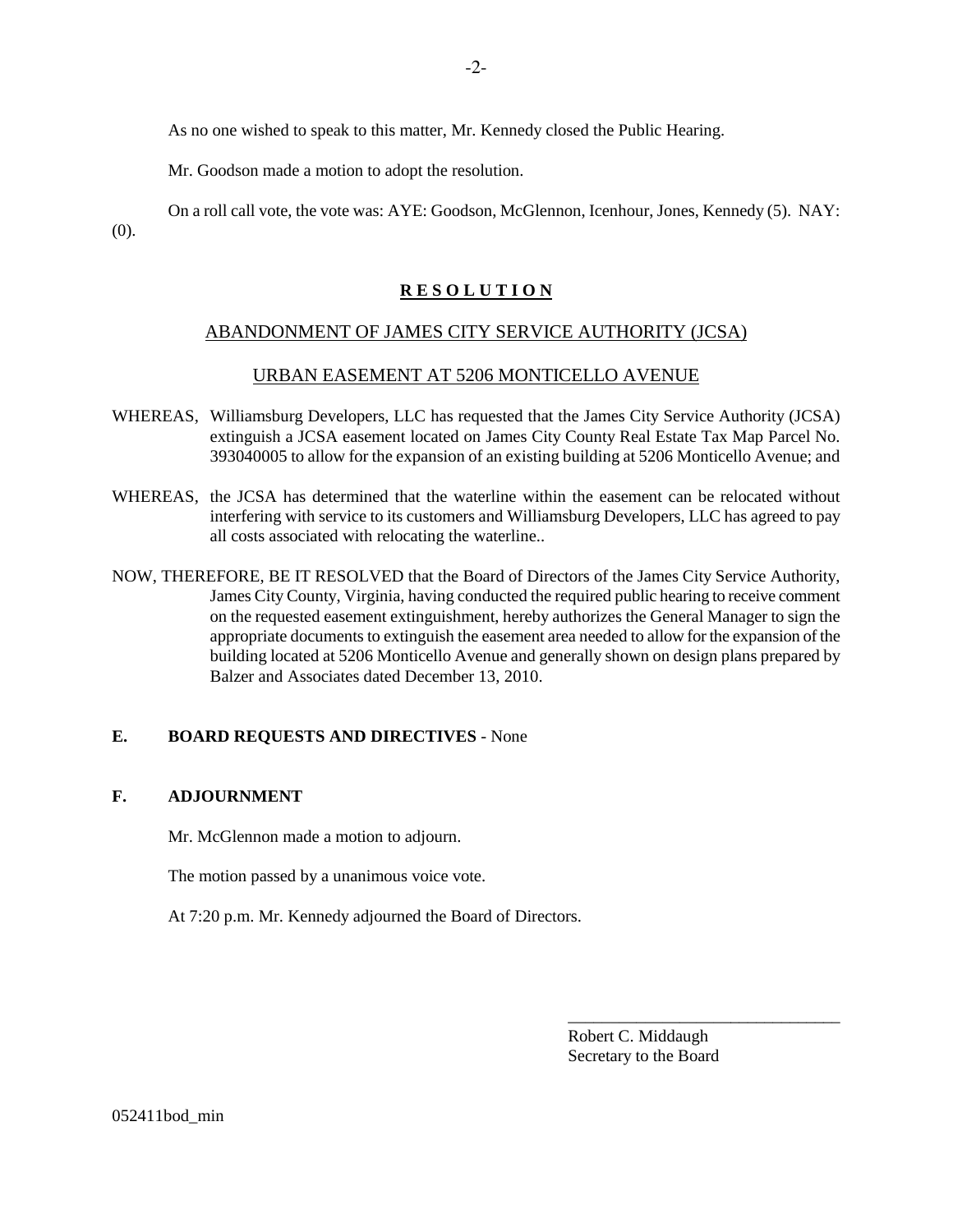## **MEMORANDUM COVER**



**Subject:** Resolution Establishing that the James City Service Authority (JCSA) Virginia Retirement System (VRS) Plan 2 Employees will Pay the Five Percent Employee Share of their VRS Retirement Contribution

## **Strategic Management Plan Pathway:** N/A

**Action Requested:** Shall the Board approve an attached resolution stating that the James City Service Authority (JCSA) Virginia Retirement System (VRS) Plan 2 employees will begin paying the employee five percent portion of their retirement effective July 1, 2011?

**Summary:** During the Fiscal Year 2012 budget work sessions, the Board of Supervisors indicated its desire to have VRS Plan 2 employees begin paying, as a cost reduction measure, the five percent employee share of their retirement program effective July 1, 2011.

Approval of the attached resolution will affirm the Board's direction to staff and allow notification of VRS of the the action.

Staff recommends approval of the resolution.

**Fiscal Impact:** Undetermined, long-term savings

**FMS Approval, if Applicable:** Yes  $\Box$  No  $\Box$ 

| <b>Assistant County Administrator</b> | <b>County Administrator</b> |
|---------------------------------------|-----------------------------|
| Doug Powell                           | Robert C. Middaugh          |
| <b>Attachments:</b>                   | <b>Agenda Item No.: C-2</b> |
| 1. Memorandum<br>2. Resolution        | <b>Date:</b> June 28, 2011  |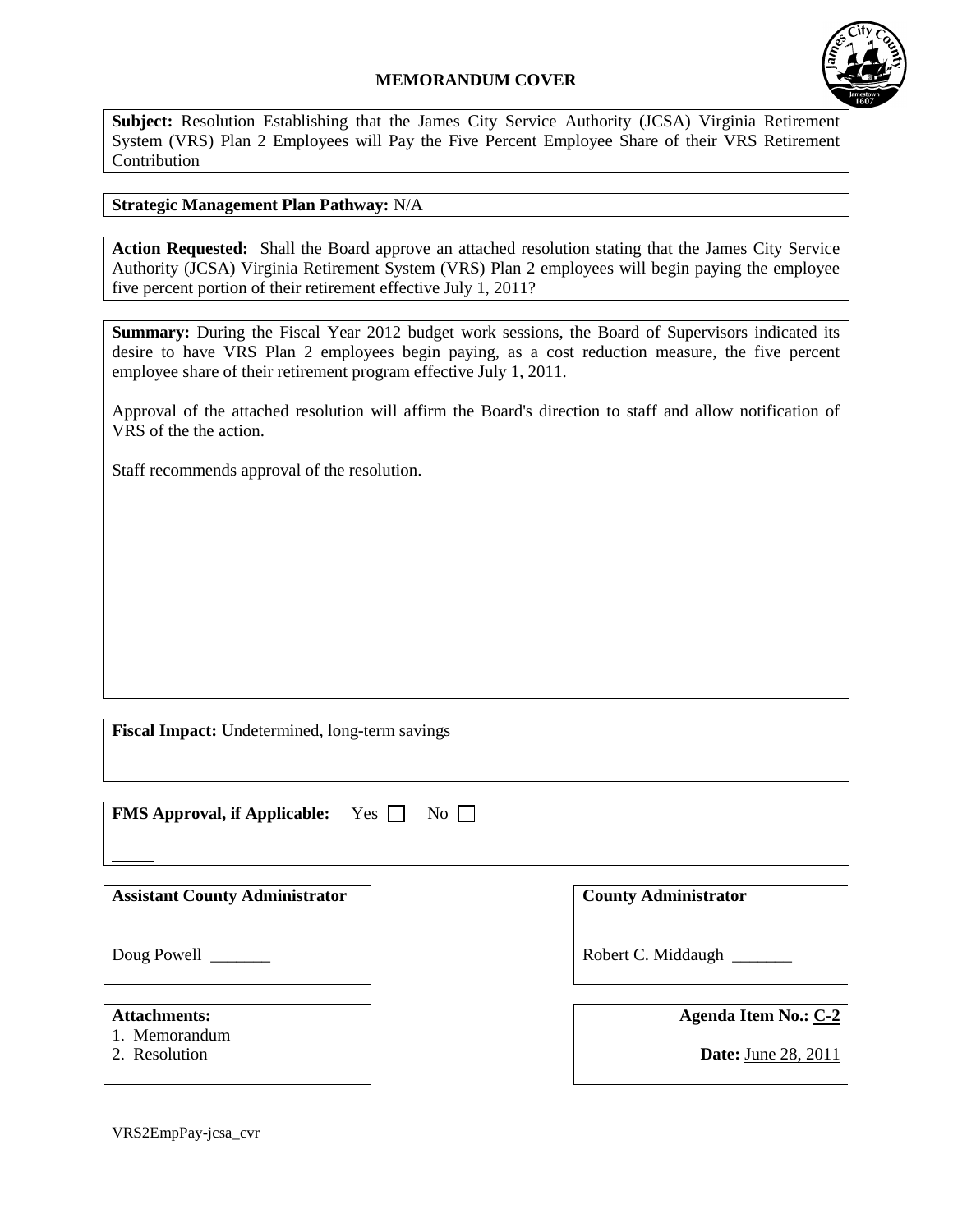### **M E M O R A N D U M**

| DATE:           | June 14, 2011                                                                                                                                                    |
|-----------------|------------------------------------------------------------------------------------------------------------------------------------------------------------------|
| TO:             | The Board of Directors                                                                                                                                           |
| FROM:           | Carol M. Luckam, Human Resource Manager<br>Larry M. Foster, General Manager, James City Service Authority                                                        |
| <b>SUBJECT:</b> | Resolution Establishing that the Virginia Retirement Systems (VRS) Plan 2 Employees Will<br>Pay the Five Percent Employee Share of their Retirement Contribution |

To help control retirement costs, a Virginia Retirement System (VRS) "Plan 2" was established by the Virginia General Assembly for those, hired into VRS-covered positions on or after July 1, 2010, who were either new VRS members or prior members with no service credit. Local governments and school divisions are given the option to pay the employee contribution to the new VRS Plan 2, which represents the current practice, or to have Plan 2 employees pay that cost.

The Board expressed its desire during the Fiscal Year 2012 budget process to have the Plan 2 employees contribute to their retirement by paying the five percent employee share of their retirement costs effective July 1, 2011. The Board in its role as the Board of Supervisors approved a companion resolution to this for James City County employees at its June 14, 2011, meeting.

This action would result in a decrease in take-home pay for the four Plan 2 employees hired since July 1, 2010. To mitigate the loss in pay for these employees, an allocation was made in the FY 2012 Budget for a 5.7 percent base salary increase for these employees to offset the five percent impact. Salaries for these individuals will be adjusted effective July 1, 2011.

The change in the employee contribution will result in increasing cost savings over time, though it is difficult to predict the amount of savings in FY 2012. It depends upon the turnover rate, the salaries of those positions that experience turnover, and whether they are filled by Plan 1 (someone with prior VRS service) or Plan 2 employees. The number of Plan 2 employees is likely to increase each year and, in the long term, all employees will be Plan 2 for a savings of five percent of payroll. The approach reflects a cost savings effort by the Board.

Approval of the attached resolution will implement the direction of the Board established during the FY 2012 budget process by authorizing staff to notify VRS of the action and is so recommended.

Carol M. Luckam

Larry M. Foster

CML/nb VRS2EmpPay-jcsa\_mem

Attachment